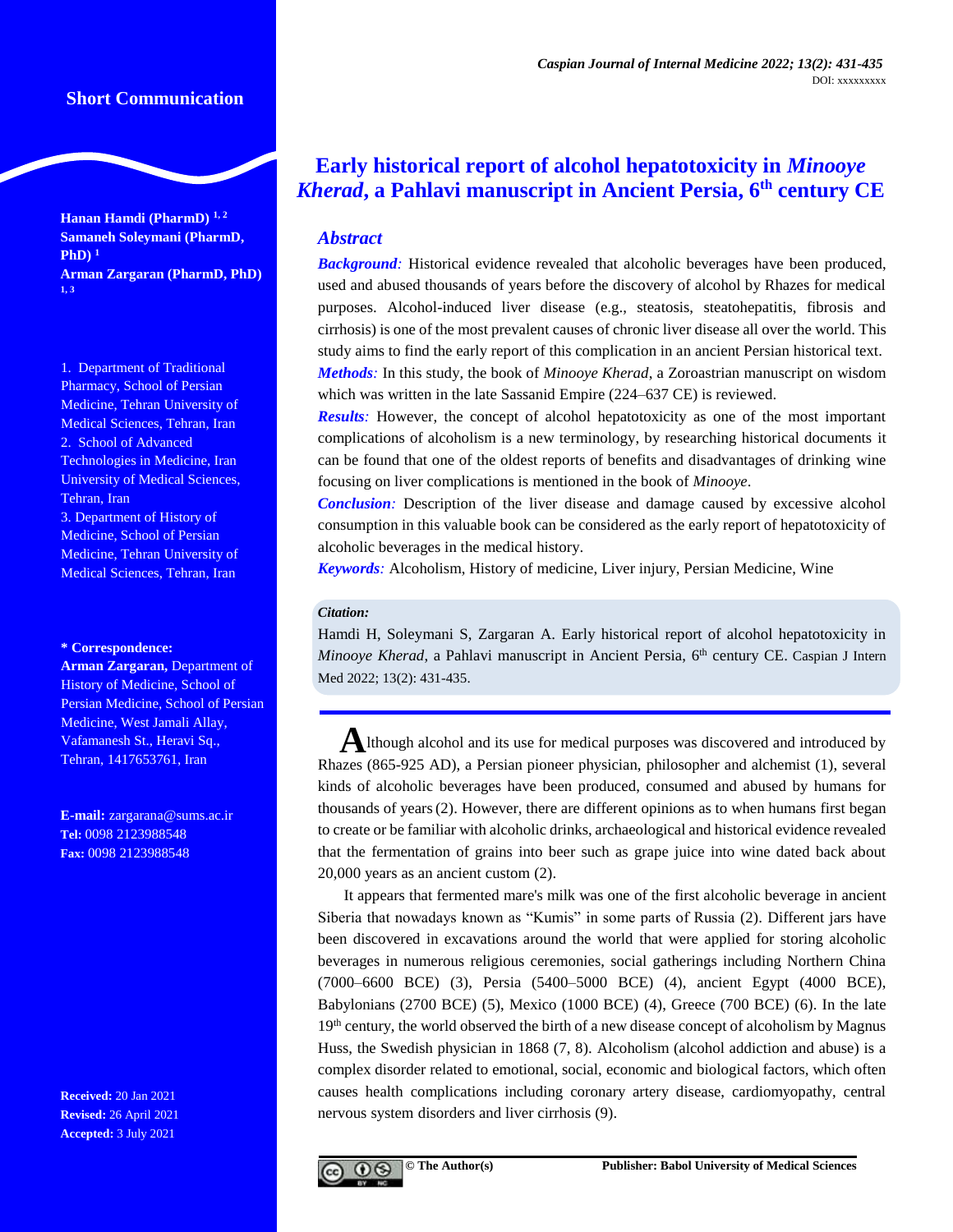Liver, the most affected organ is the primary site for alcohol metabolism. Excessive alcohol drinking results to fibrosis, scar tissue, cirrhosis and death of liver cells (3). The concept of alcohol hepatotoxicity is now widely accepted but association between alcohol abuse and liver disorders has been identified over the history of medicine (10).

It has been reported that Simon Seth was one of physicians, in the  $11<sup>th</sup>$  century who spoke about the influence of excessive wine drinking on human health specifically that associated alcohol with the inflammation and damage of the liver (1, 7).

Although this term is a new concept in medical sciences, by researching historical documents, one of the oldest reports of the benefits and disadvantages of wine drinking especially focusing on liver effects in the "*Minooy Kherad*" can be found, a book written during the Sasanian era (224–637 CE) in Iran. This study attempted to introduce these properties.

**Sassanid Era (224–637 CE):** The Sassanid dynasty (figure 1) in Persia was established by *Ardeshir I*, son of *Papak* ruled one of the most influential empires in the world history and with the Romans and Byzantines were global authorities in ancient times (11, 12). Sassanid Empire was established based on strength, military, politics and science (12). There are many significant scientific achievements in this period (13). Medicine was well-organized in the official Sassanid structure. Medical centers and hospitals were built near medical universities for the first time in history. Hospitals progressed all over Persia during their empire (14). Also, the first medical symposium was held on *Khosrow Anoushiravan's* (one of the greatest Sassanid kings) order in 550 CE (figure 2).



**Figure 1. Sassanid Empire (224–637 CE)**



**Figure 2. Khosrow I statue in Tehran courthouse (made by Gholamreza Rahimzadeh Arjang in 1940)**

Jundishapour School of Medicine located in southeastern Iran, the most important medical center in antiquity was established during the king *Shapur II* reign (309 – 379 CE) (13). It was an international school attracting scholars and physicians from numerous countries like Greece, Syria, Egypt, India, as well as Persia (15). Indian, Greek, Syrian, and other cultures were considered in this era through the translation of their important books into Pahlavi or Middle Persian language (literary language of the Sasanian empire) (11). Wisdom was one of the most important issues in Sassanid science and thinking. There were many books on wisdom in that era (16). One of the most important books written during the Sassanid era, which is a handbook of wisdom and moral advice and discusses various life issues, is *Minooye Kherad*.

*Minooye Kherad***:** The history of didactic literature, particularly advisory literature is very long in the Persian literature. Advisory literature in its special meaning became popular in the Sassanid era. *Minooye Kherad* is a Zoroastrian manuscript (*Behdinan*) of wisdom and advice which was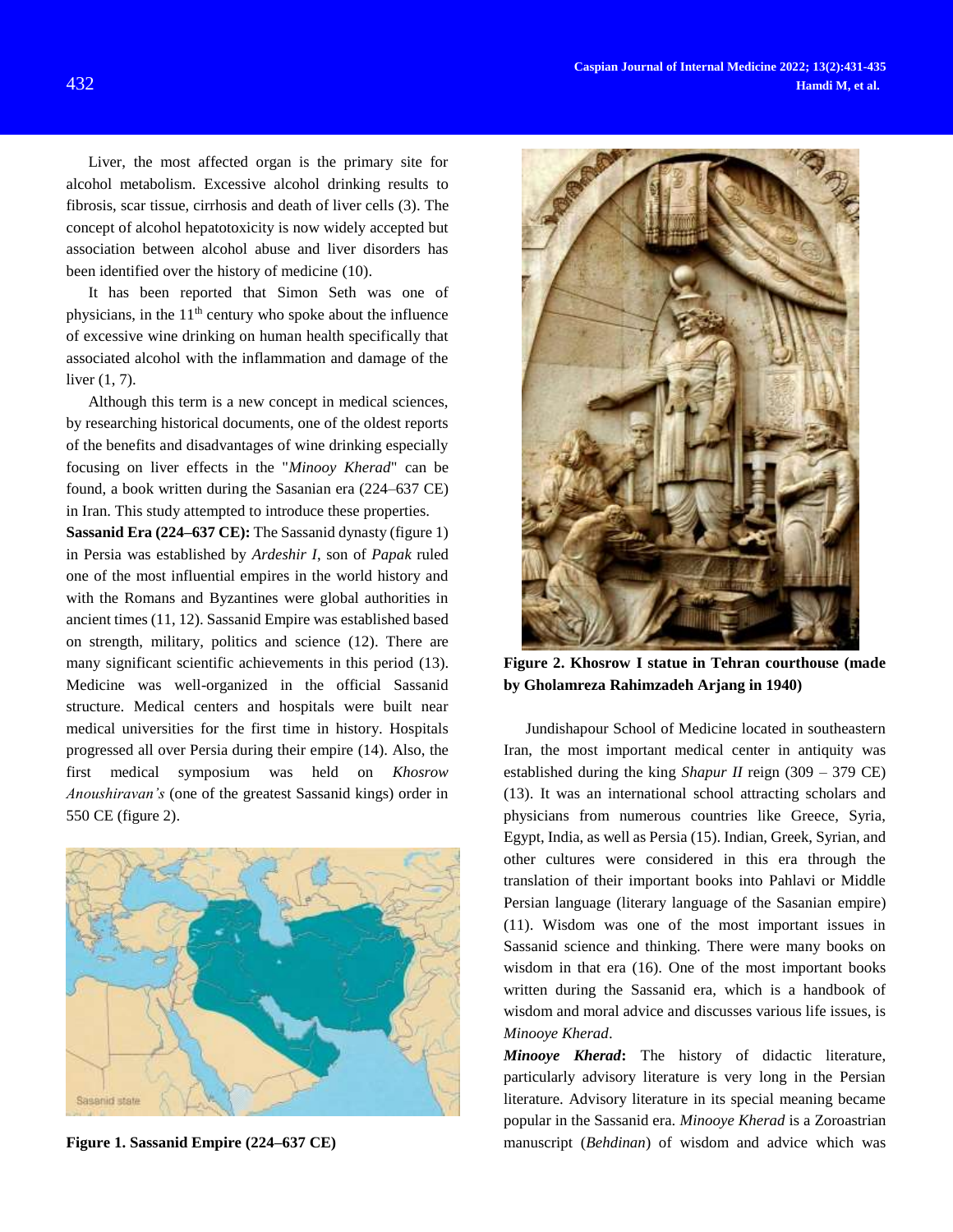written in the late Sassanid era of the Middle Persian period during the 6th century CE in the Pahlavi language (17). This book probably was written during the reign of *Bozorgmehr*, the wise minister and advisor of Khosrow I (*Anoushirvan*).

This rather brief manuscript was full of the wise and beautiful religious and practical advice in various fields (18).

It is one of the cultural monuments of ancient Persia and there are some contents about "Creation" and "Mythology" in it as well. This book has an introduction in the form of 62 ethical questions with an imaginary person named *Dana* (means wise) and the answers by *Minooye Kherad* (spirit of wisdom), presents the essence of the truth. Most of the answers are persuasive and moral-behavioral aspect. Question 15 of the book asks about the types of foods such as wheat, milk, dates and the benefits and harms of alcoholic beverage. **Advantages of wine consumption in** *Minooye Kherad* **and comparison with current medicine:** In this book, first the benefits of moderate wine drinking are explained; including improves digestion of food, increases body temperature, increases intelligence, memory, semen and blood, relieves sadness and pain, and also facial color improvement, recalls forgotten thing, improves eyesight and hearing and speech ability, performs tasks well, good thinking, improve sleep, easy to wake up and positive psychological effects (19).

Nowadays it has been proven that patterns of moderate drinking, have been associated with a key health benefit. Relaxation, mood elevation, stress reduction and increase in sociability, are the most frequently reported psychosocial advantages of wine drinking in small amount (20, 21). Numerous recent studies have demonstrated that moderate alcohol use may have a positive effect on cognitive function such as thinking, reasoning, and remembering especially for women (22) and also, noticeably decreases risk of the incidence of dementia (23). Alcohol disrupts the balance between stimulating and inhibitory incidents in the brain, causing sedation and anxiolysis (24). Cross-sectional analysis confirmed a significant protective association between the moderate alcohol consumption (1-2 drinks/day) and agerelated hearing function in older adults (aged > 50 years) compared with nondrinkers (25).

**Disadvantages of excessive wine consumption in** *Minooye Kherad* **and comparison with current knowledge:** In this manuscript, the physical, psychological and social harms and consequences of alcoholism including a decrease in intelligence and memory, semen and blood, damages liver and causes liver diseases, decreases muscle strength and

physical ability, decreases vision, hearing, speech ability, depression and anxiety, sleep disorders, violence and aggression, causes to forget praising God, disruption of family and social relationships and negative psychological effects (19). As it is mentioned, the hepatotoxicity effect of wine is pointed in this historical text. Although there is not any more information about this effect because this text is not a medical text; it shows that the hepatotoxicity of wine as alcoholic beverage was familiar in Sassanid era. It is important historically because it is the first report in the history.

Furthermore, other claims of the harms of wine abuse in *Minooye Kherad* could be supported by current investigations in literature. Alcoholic beverage consumption has been enlarged with industrialization of alcohol production in 1800s (26). In recent decades wine drinking have been widespread, with an average age of first use of 15 years all over the world and this remedy contributes to 100,000 deaths per year in the U.S. alone (27). Therefore, ideal medical care in current medicine is seriously affected by alcoholism, due to adversely affecting several body organs (28).

Heavy drinking progresses neuronal loss, a variety of pathologic neurochemical pathways and a more permanent deficiency that was recognized as alcoholic dementia (29, 30). Alcohol consumption more than three standard drinks per day increases the risk for heart attack, coronary artery disease, cardiac arrhythmias, congestive heart failure and hypertension (31). Studies showed that daily, chronic and heavy alcohol consumption reduces muscle strength, also, irreversible muscle damage and enhancement in the activity of plasma creatine kinase is caused by high doses of alcohol (32).

In the stomach, heavy alcohol consumption can disturb the gastric mucosal barrier and leads to acute and chronic gastritis (33). Moreover, it causes malabsorption in the small intestine and pancreatitis (34). Chronic alcohol consumption is related to microcytic and macrocytic anemia (24). Daily alcohol consumption has a negative effect on the volume and morphology of semen but does not appear to alter its quality (35). Correlation between alcohol use and an enhancement risk of cataract (36) and beer consumption and exudative macular degeneration were reported from cross-sectional studies (37). Several studies demonstrated that the prevalence of past 30-day wine consumption and lifetime drunkenness among adolescents occur psychological distress (anxietyinduced depression) (38). Moreover, alcohol may enhance aggression among heavy drinkers (39). Alcoholic liver disease is one of the most prevalent causes of chronic liver disease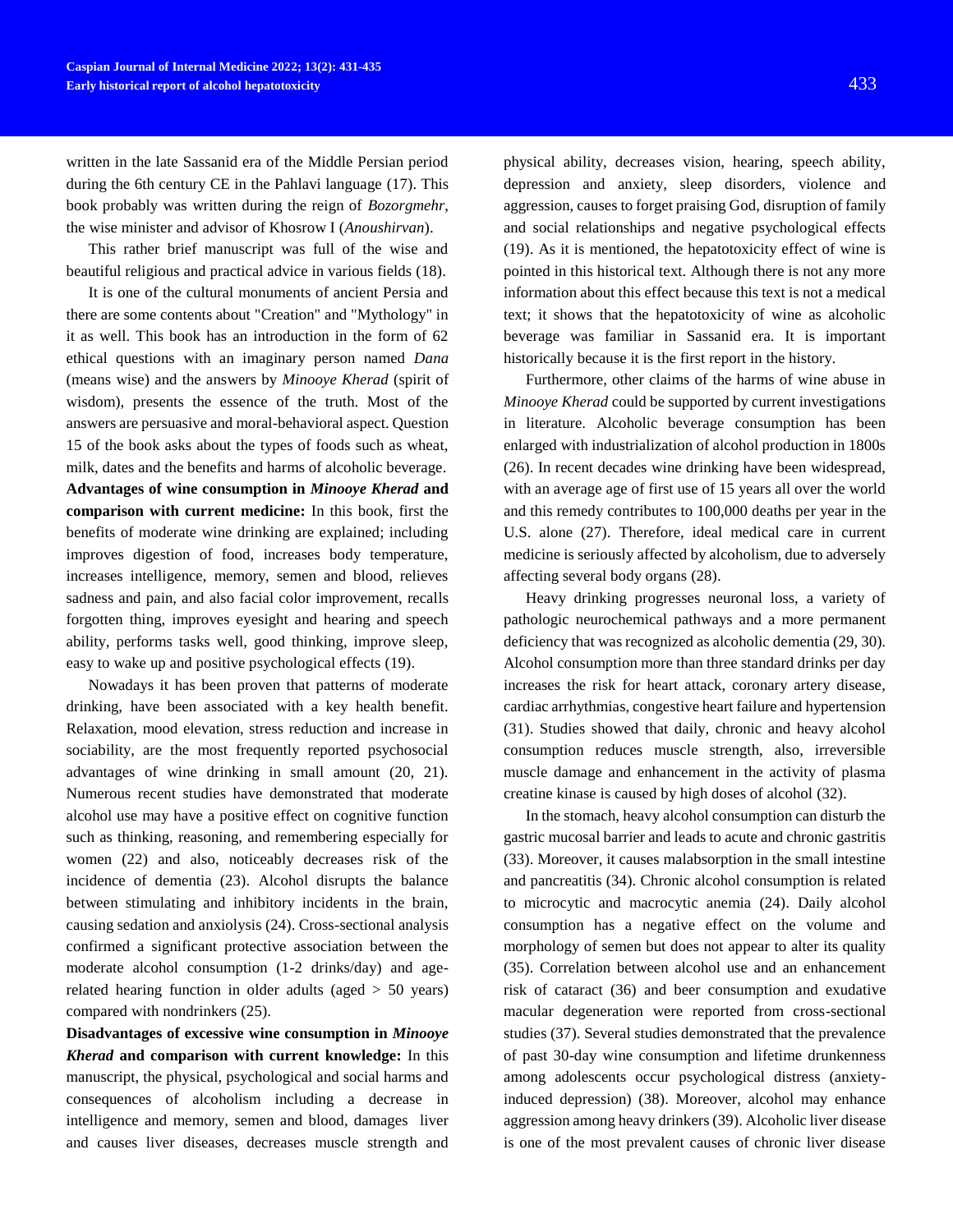consumption creates a spectrum of histologic abnormalities and damage in the liver, such as steatosis (fatty liver), steatohepatitis (alcoholic hepatitis), fibrosis and cirrhosis (40). Some signs, symptoms, and abnormal findings of laboratory tests help diagnose several stages of alcoholinduced liver damage. Steatosis is frequently asymptomatic in ambulatory patients and hepatomegaly is usual in hospitalized patients. Alcoholic steatohepatitis may be asymptomatic with hepatomegaly, but splenomegaly, encephalopathy, fever and jaundice are common in hospitalized patients (41).

Patients with cirrhosis progress evidence of hepatocellular dysfunction (e.g., jaundice and cachexia) and portal hypertension (e.g., hepatic encephalopathy, ascites and gastrointestinal bleeding) (40). Alcohol drinking causes these diseases by the inhibition of tricarboxylic acid cycle and oxidation of fat (42), reduction of phosphatidylcholine levels in hepatic mitochondria, enhancement formation of intracellular free hydroxy-ethyl radical, reducing oxidase activity and O2 consumption (43).

#### **Discussion**

Alcohol is the most largely used and abused drug all over the world, and its manufacturing and consumption have been mixed into mankind cultures for thousands of years. The balance between the social advantages of wine and its negative subsequences have been widely considered for centuries and many societies have struggled to limit or even remove its consumption, but alcohol drinking is inseparably connected to modern society. The historical text of *Minooye Kherad* shows the historical root of this challenge in more than 1500 years ago. It seems that this text tried to respond and find an answer for this social concern. Furthermore, current investigations approved most of the claims as benefits and harms of wine consumption in this historical text and it shows the advancement of medical knowledge about this issue in that era that we can find the perspective of this knowledge in this non-medical text. However, the most important claim in this text could be mentioned as pointing to the hepatotoxicity of wine. Although, the concept of the alcohol hepatotoxicity as one of the most important complications of alcoholism is now widely accepted, it is explained in the *Minooye Kherad*, a Zoroastrian manuscript in the late Sassanid era, dating back 1500 years ago.

In conclusion description of the liver disease and damage caused by excessive wine consumption in *Minooye Kherad* can be considered as an early report of hepatotoxicity of wine and as a critical point in the history of misuse of alcohol.

**Conflicts of Interest**: None declared.

## **References**

- 1. Hamdan-Mansour AM. History of alcoholism. A Scientific Evolution 2016. Available at: https://www.researchgate.net/publication/310589282\_his tory of alcoholism
- 2. Guidot DM, Mehta AJ. Alcohol use disorders and the lung alcohol use disorders and the lung. 1st ed. NewYork, USA: Springer 2014; pp. 3-6.
- 3. Singh L, Joshi T, Tewari D, et al. Ethnopharmacological applications targeting alcohol abuse: overview and outlook. Front Pharmacol 2019; 10: 1593.
- 4. Gately I. Drink: A cultural history of alcohol. 1st ed. New York, USA: Penguin 2008; pp: 13-45.
- 5. Hyams E. Dionysus; a social history of the wine vine. 1st ed. New York, USA: Macmillan 1965; pp: 25-63.
- 6. Hanson D. Historical evolution of alcohol consumption in society. In: Boyle P, Boffetta P, Lowenfels AB, et al (eds.) Alcohol: Science, policy public health. 1st ed. Oxford, UK: Oxford University Press 2013; pp: 4-14.
- 7. Sournia JC, Porter R. A history of alcoholism. 1st ed. Cambridge, Massachusetts: Basil Blackwell 1990; p: 23.
- 8. White WL. Slaying the dragon: The history of addiction treatment and recovery in America: Chestnut Health Systems/Lighthouse Institute Bloomington, IL. A Chestnut Health System Publication. 1998.
- 9. Osna NA., Donohue TM, Kharbanda KK. Alcoholic liver disease: Pathogenesis and current management. Alcohol Res 2017; 38: 147-61.
- 10. Lieber CS, Decarli LM. Hepatotoxicity of ethanol. J Hepatol 1991; 12: 394-401.
- 11. Christensen A. Iran in Sassanid Era. Translated by Yasami R. 8th ed. Tehran, Iran: Sedaye Moaser 2014; pp: 262-315.
- 12. Zargaran A. Ancient Persian medical views on the heart and blood in the Sassanid era (224–637 AD). Int J Cardiol 2014; 172: 307-12.
- 13. Azizi MH. Gondishapur School of Medicine: the most important medical center in antiquity. Arch Iran Med 2008; 11: 116–19.